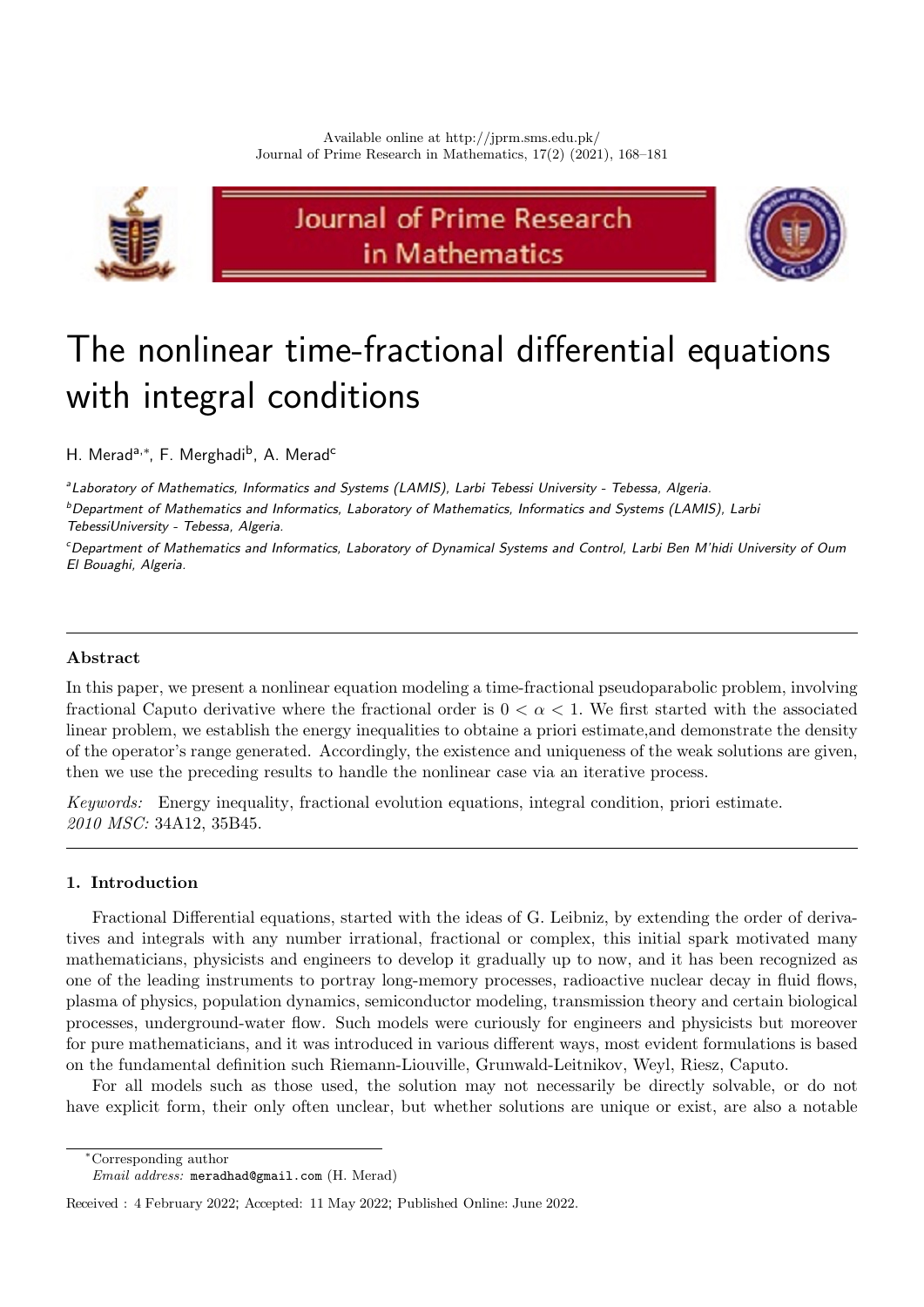subjects of interest. However there are a various results concerning the existence and the uniqueness of solution have been established, mentioning : energy inequality[\[1\]](#page-13-0) and Adomian decomposition [\[2\]](#page-13-1),Variational Iteration Method [\[3\]](#page-13-2) and Fractional Difference Method [\[4\]](#page-13-3), Rothe time-discretization [\[5\]](#page-13-4), Power Series [\[6\]](#page-13-5), Laplace Transform [\[7\]](#page-13-6), Fractional Green's Function [\[8\]](#page-13-7), Mellin Transform.[\[9\]](#page-13-8) Or restricted on it existence and uniqueness only as fixed point of a sum operator, fixed point of Schauder [\[10\]](#page-13-9), upper and lower solutions, perturbation method [\[11](#page-13-10), [12\]](#page-13-11).

In this paper, we focus on providing the existence and uniqueness of the solutions to non-linear timefractional differential equations equation, where the highest order derivative may be greater than one, and the fractional order is  $0 < \alpha < 1$ , depending on Caputo approach, by the energy inequality method. Firstly the statement of the problem where the equation is posed, then in Sec.3 introduce some useful function spaces, and obtain some results for the associated linear problem, thereafter in the Sec.4 we examine an iterative process based on the result obtained on the previous sections for validating the existence and uniqueness of the non–linear problem

#### 2. Formulation of the problem

We considering the fractional nonlinear partial differential equation as follows

<span id="page-1-0"></span>
$$
\mathcal{L}\theta =_0^C D_t^{\alpha}\theta - k\frac{\partial^2 \theta}{\partial x^2} - \eta \frac{\partial^3 \theta}{\partial t \partial x^2} = h(x, t, \theta, \frac{\partial \theta}{\partial x}),
$$
\n(2.1)

in the bounded domain  $Q_T = \{(x, t) \in \mathbb{R}^2, T > 0 : 0 \le x \le 1, 0 < t \le T\}$ , associating with initial conditions

<span id="page-1-2"></span>
$$
q\theta = \frac{\partial \theta(x,0)}{\partial x} = \theta_0'(x) \tag{2.2}
$$

$$
\frac{\partial \theta(0,t)}{\partial t} = \mu(t) \tag{2.3}
$$

and the integral condition

<span id="page-1-1"></span>
$$
\int_{0}^{1} \theta(x, t) dx = E(t),
$$
\n(2.4)

where k and  $\eta$  are positive real constants, and the operator  ${}_{0}^{C}D_{t}^{\alpha}$  is the Caputo left fractional derivative of order  $0 < \alpha < 1$  defined as

$$
{}_{0}^{C}D_{t}^{\alpha}\theta = \frac{1}{\Gamma(1-\alpha)}\int_{0}^{t}\frac{\theta_{t}}{(t-\tau)^{\alpha}}d\tau, t > 0.
$$

For more details we refer to [\[15\]](#page-13-12).

The nonlinear equation (2.[1\)](#page-1-0) has some known importance because of its applications in describing certain heat diffusion phenomena with source terms. The obvious example is given by the theory of thermal conduc-tion related to a deformable body [\[16\]](#page-13-13). Here  $\theta$  plays the role of the conductive temperature, k is the report of the conductivity upon the specific heat,  $\eta$  is positive real constant denotes the temperature discrepancy factor (the conductive temperature and thermodynamic temperature) and  $h(x, t, \theta, \frac{\partial \theta}{\partial x})$  is intensity of heat source.

Moreover, this equation is accompanied by some conditions that lead to a description of the physical properties of the system: the integral and Neumann conditions  $(2.4, 2.3)$  $(2.4, 2.3)$ , which can be interpreted respectively as the average values and the flow of quantities physical respectively. Then  $E(t)$  in (2.[4\)](#page-1-1) will be taken as the heat energy removed and condition (2.[3\)](#page-1-2) means that the heat flow across the boundary is equal to  $\mu(t)$ .

Besides, this equation [\(2](#page-1-0).1) can describe other physical processes, among which: infiltration of homogeneous fluids through fissured rocks [\[17\]](#page-13-14), non-stationary flows of second-order fluids [\[18\]](#page-13-15), diffusion of resonant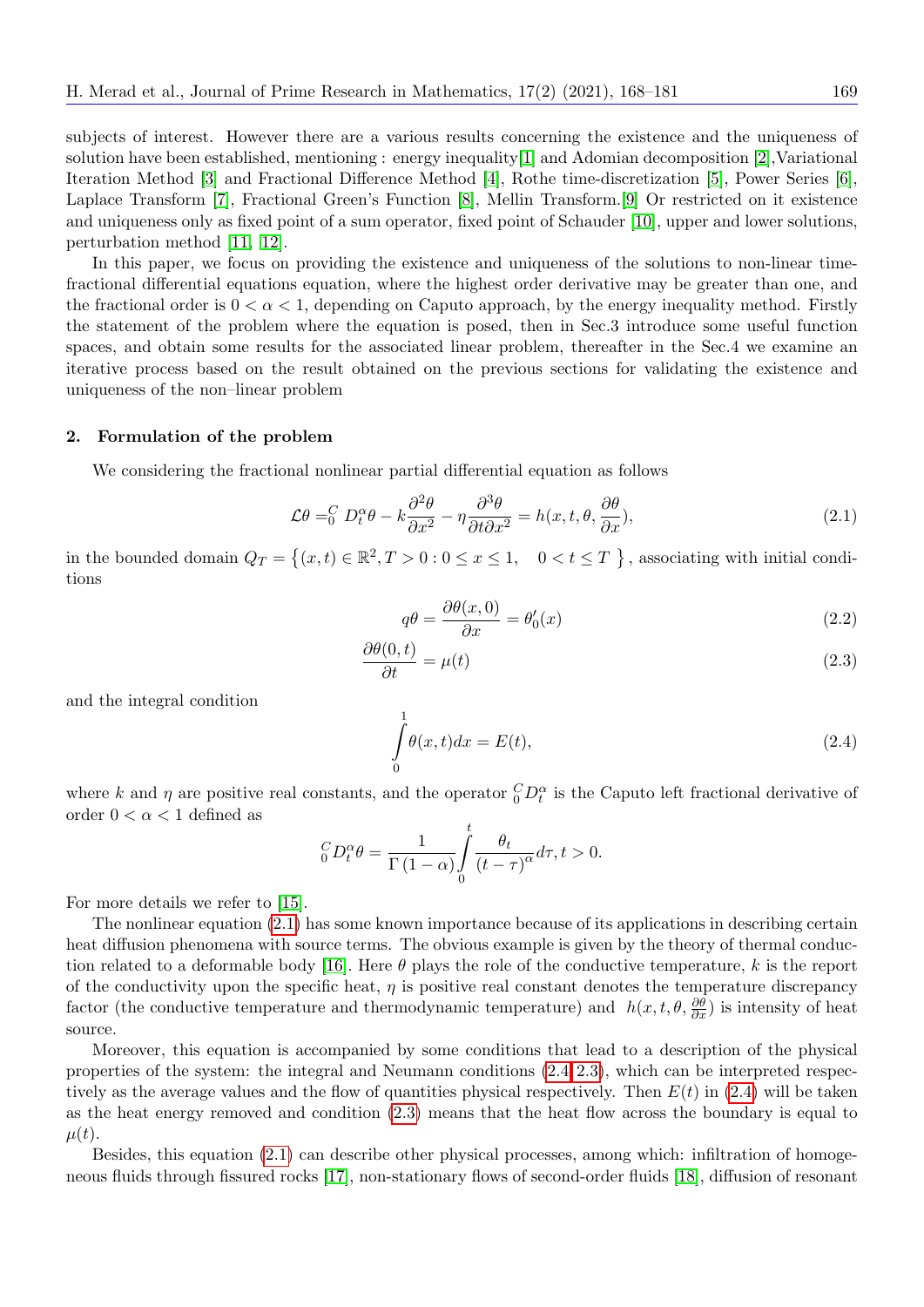radiation trapped through a gas [\[19\]](#page-13-16) and unidirectional propagation of nonlinear dispersive long waves [\[20\]](#page-13-17) etc.

Since the integral boundary conditions are inhomogeneous, we introducing the new function  $u(x,t)$  $\theta(x,t) - U(x,t)$  defined as

<span id="page-2-0"></span>
$$
U(x,t) = 3x^{2}E(t) + (1 - 2x) \int_{0}^{t} \mu(t)dt.
$$
\n(2.5)

<span id="page-2-1"></span>
$$
\begin{cases}\n\int_{0}^{C} D_{t}^{\alpha} u - k \frac{\partial^{2} u}{\partial x_{2}^{2}} - \eta \frac{\partial^{3} u}{\partial t \partial x^{2}} = f(x, t, u, \frac{\partial u}{\partial x}) \\
\frac{\partial u(x, 0)}{\partial x} = u_{0}'(x) \\
\frac{\partial u(0, t)}{\partial t} = 0 \\
\int_{0}^{1} u(x, t) dx = 0\n\end{cases}
$$
\n(2.6)

where

$$
f(x, t, u, \frac{\partial u}{\partial x}) = h(x, t, u + U, \frac{\partial u}{\partial x} + \frac{\partial U}{\partial x}) - \mathcal{L}U
$$

$$
u'_0(x) = \theta'_0(x) - qU(x, t)
$$

In addition we assume that f is a lipschitz function for all  $(x, t) \in Q_T$ .

Problems with non-stationary conditions are little known and require some precautions. Consequently, in order to convert it to the usual problem of stationary conditions, we introduce an appropriate transformation  $(2.5)$  $(2.5)$  and thus we reduce the problem  $(2.1) - (2.4)$  $(2.1) - (2.4)$  $(2.1) - (2.4)$  with non-homogeneous and non-stationary integral conditions to problem (2.[6\)](#page-2-1) with homogeneous and stationary conditions. Obviously, the two problems are equivalent and specify the same behavior of physical phenomena

#### 3. The linear problem associated

In the first part, in this section, we restrict on the linear problem (3.[1\)](#page-2-2), which presents a particular restriction where the effect of the nonlinear terms is considered negligible and manifests itself only weakly and in a smooth way in the dynamics of the system.

<span id="page-2-2"></span>
$$
\begin{cases}\n\binom{C}{0}D_t^{\alpha}u - k\frac{\partial^2 u}{\partial x^2} - \eta \frac{\partial^3 u}{\partial t \partial x^2} = f(x, t) \\
\frac{\partial u(x, 0)}{\partial x} = u'_0(x) \\
\frac{\partial u(0, t)}{\partial t} = 0 \\
\int u(x, t)dx = 0.\n\end{cases} (3.1)
$$

For investigating the posed problem [\(3](#page-2-2).1), we introduce some function spaces that we used .

Starting by  $L^2(0,1)$ ,  $L^2(0,T;H)$  where H is a Hilbert space, and  $C(0,T;H)$  is the standard functional space, we denoted by  $L^2_{\sigma}(0,1)$  the weighted  $L^2$ -space normed with

$$
||u||_{L^2_{\sigma}(0,1)} = \left(\int_0^1 (1-x)u^2 dx\right)^{1/2},
$$
\n(3.2)

and  $H^1_{\sigma}(0,1)$  is the weighted Sobolev space normed with

$$
||u||_{H^1_{\sigma}(0,1)} = \left(||u||^2_{L^2_{\sigma}(0,1)} + ||\frac{\partial u}{\partial x}||^2_{L^2_{\sigma}(0,1)}\right)^{1/2},
$$
\n(3.3)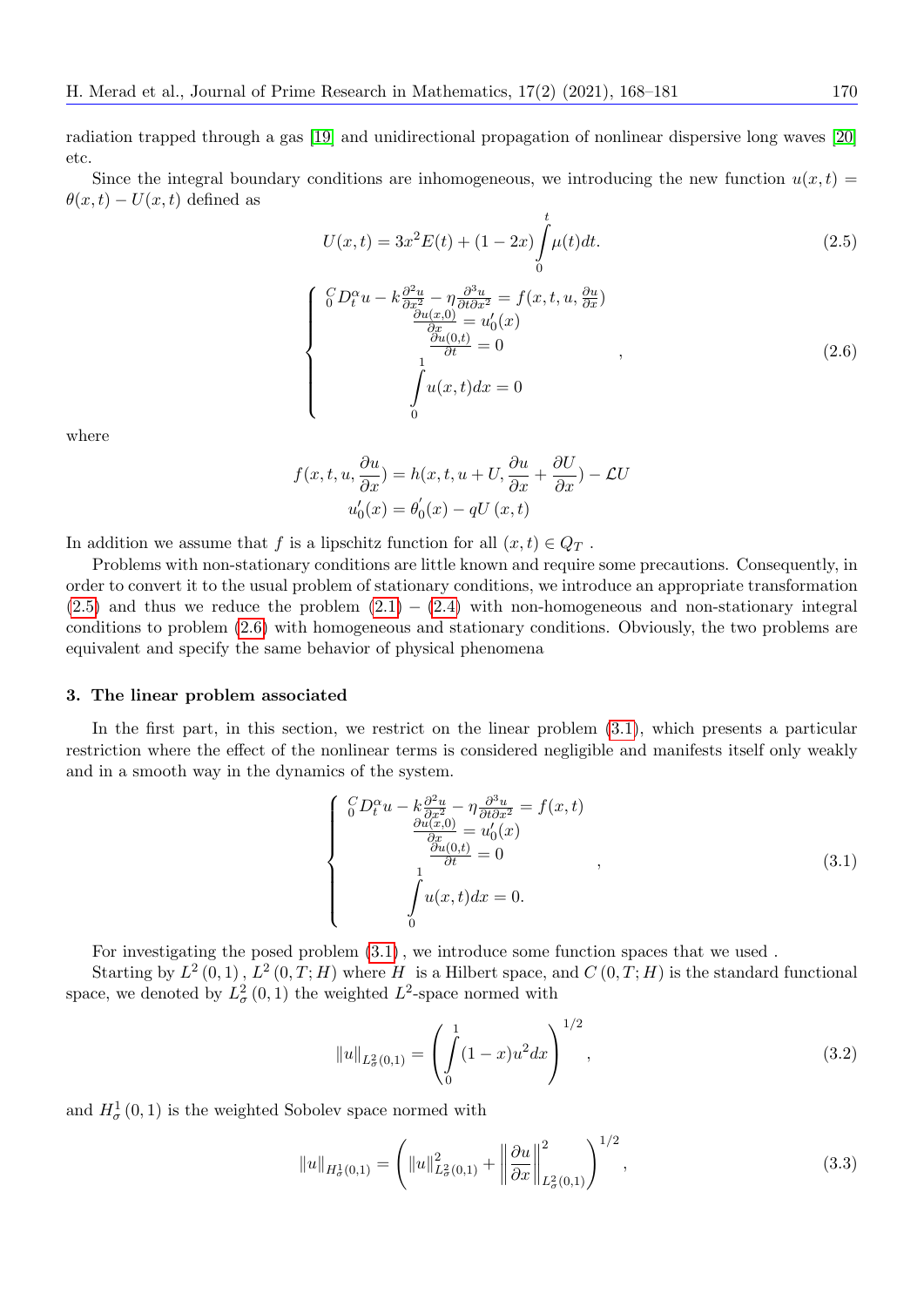as well let E being the Banach space with the finite norm

$$
||u||_B^2 = \left\| D_t^{\alpha} \right\| \left( \int_0^x (1 - \zeta) \frac{\partial u}{\partial \zeta} d\zeta \right\|_{L^2(Qt)}^2 + ||u||_{C(0,T;H^1_{\sigma}(0,1))}^2, \tag{3.4}
$$

also  $F$  is the Hilbert space with the finite norm

$$
\|\mathcal{F}\|_F^2 = \|f\|_{L^2(Qt)}^2 + \|u'_0\|_{L^2(\rho,1)}^2.
$$
\n(3.5)

Now refer to (2.[6\)](#page-2-1) considering the operator  $Lu = \mathcal{F}$ , where  $L = (\mathcal{L}, q)$ ,  $\mathcal{F} = (f, u'_0)$ , acting from E into F, and the domain of definition of the operator L is  $D(L)$ , The solution of the problem [\(2](#page-2-1).6) can be considered as a solution of the problem in the operational form  $Lu = \mathcal{F}$ , moreover set all functions  $u \in$  $L^2\left(0,T;L^2_{\sigma}\left(0,1\right)\right),\frac{\partial u}{\partial x}$ ∂x ∂u ∂t  $\partial^2 u$  $\frac{\partial^2 u}{\partial x^2} \frac{\partial^2 u}{\partial x \partial x}$ ∂x∂t  $\frac{\partial^3 u}{\partial x^2 \partial t} \in L^2(0,T;L^2_\sigma(0,1)),$  and satisfying integral conditions in problem  $(2.4).$  $(2.4).$  $(2.4).$ 

3.1. Uniqueness of solution (a priori estimate)

**Lemma 3.1.** For any function  $u \in D(L)$ , there exist a positive constant C such that

<span id="page-3-2"></span>
$$
||u||_{B} \le C ||Lu||_{F}.
$$
\n
$$
(3.6)
$$

*Proof.* We take the scalar product in  $L^2(0,1)$  $L^2(0,1)$  of the equation in (3.1) and the integro-differential operator  $M u = \int_0^x$  $\boldsymbol{0}$  $(1 - \zeta) \frac{\partial u}{\partial \zeta} d\zeta$ , and integrating over  $(Q_{\tau})$  with  $\tau \leq T$ , we have

<span id="page-3-0"></span>
$$
\int_{0}^{\tau} \int_{0}^{1} \left( \begin{array}{c} {}^{C}D_{t}^{\alpha+1}u \cdot Mu - k\frac{\partial^{2}u}{\partial x^{2}} \cdot Mu - \eta \frac{\partial^{3}u}{\partial t \partial x^{2}} \cdot Mu \\ = f(x, t) \cdot Mu \end{array} \right) dx dt.
$$
\n(3.7)

Taking into account the initial and boundary conditions(3.[1\)](#page-2-2), and integrating by parts each terms of  $(3.7)$  $(3.7)$ , we obtain

<span id="page-3-1"></span>
$$
-k \int_{Qt} \frac{\partial^2 u}{\partial x^2} \left( \int_0^x (1 - \zeta) \frac{\partial u}{\partial \zeta} d\zeta \right) dx dt
$$
  

$$
= k \int_0^{\tau} \left\| \frac{\partial u}{\partial x} \right\|_{L^2(\rho, 1)}^2.
$$
 (3.8)

Further,

<span id="page-3-3"></span>
$$
-\eta \int_{Qt} \frac{\partial^3 u}{\partial t \partial x^2} \left( \int_0^x (1 - \zeta) \frac{\partial u}{\partial \zeta} d\zeta \right) dx dt
$$

$$
= \frac{\eta}{2} \left( \left\| \frac{\partial u(x, \tau)}{\partial x} \right\|_{L^2(\rho, 1)}^2 - \left\| u_0' \right\|_{L^2(\rho, 1)}^2 \right).
$$
(3.9)

For the first term of [\(3](#page-3-0).7) we use Alikhanov's inequality [\[14\]](#page-13-18)

$$
\int_{Qt} \, \, _0^C D_t^{\alpha} u \left( \int_0^x (1 - \zeta) \frac{\partial u}{\partial \zeta} d\zeta \right) dx dt
$$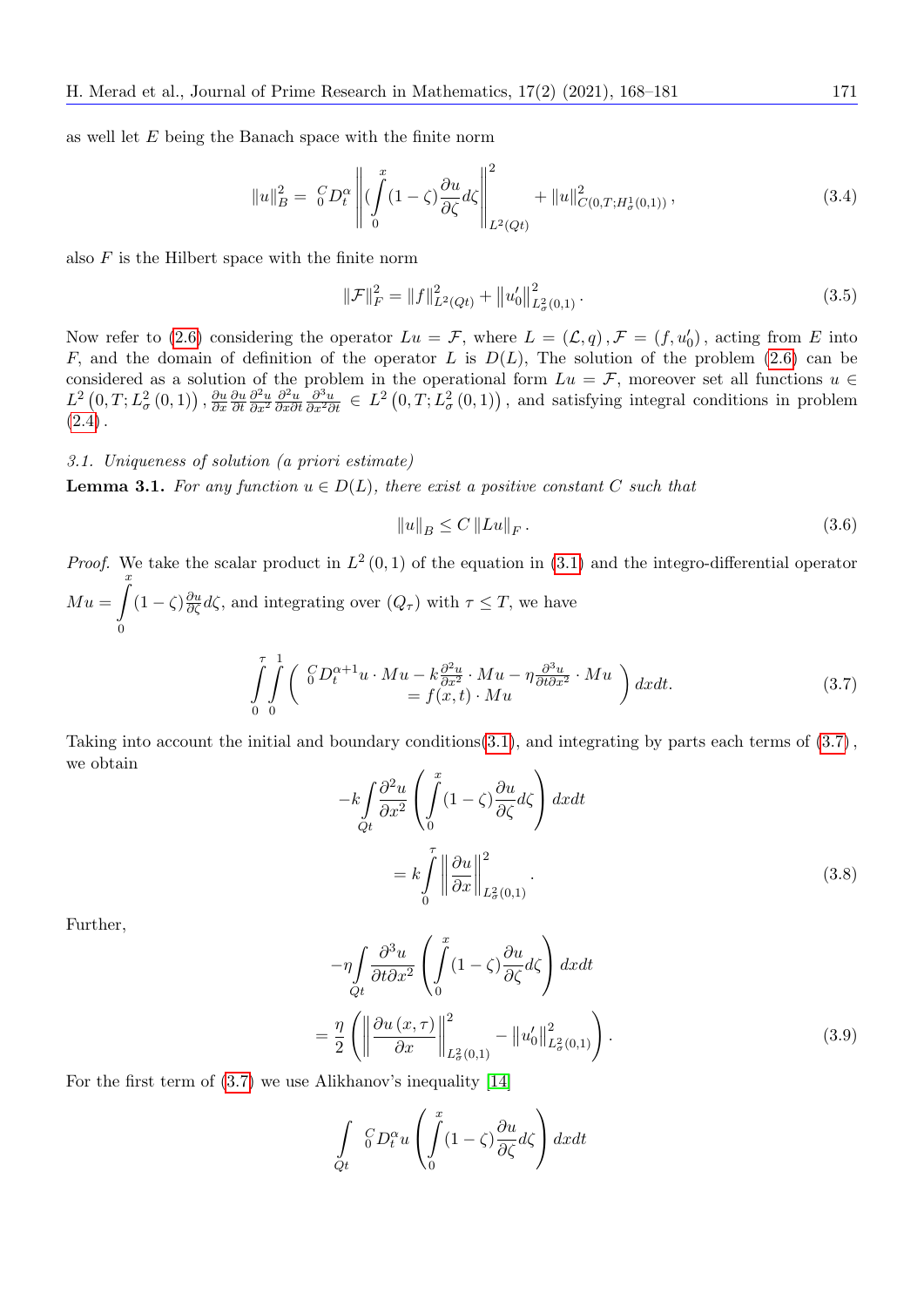H. Merad et al., Journal of Prime Research in Mathematics, 17(2) (2021), 168–181 172

<span id="page-4-0"></span>
$$
= -\int_{Qt}^{C} G D_t^{\alpha} \frac{\partial u}{\partial x} \left( \int_{0}^{x} \int_{0}^{n} (1 - \zeta) \frac{\partial u}{\partial \zeta} d\zeta dn \right) dx dt
$$
  

$$
\geq \frac{1}{2} \int_{Qt}^{C} G D_t^{\alpha} (\int_{0}^{x} (1 - \zeta) \frac{\partial u}{\partial \zeta} d\zeta)^2 dx dt = \frac{1}{2} \int_{0}^{C} D_t^{\alpha} \left\| (\int_{0}^{x} (1 - \zeta) \frac{\partial u}{\partial \zeta} d\zeta) \right\|_{L^2(Qt)}^{2}
$$
(3.10)

For the first term on the right side of [\(3](#page-3-0).7), we applying Cauchy  $\epsilon$  inequality [\[21\]](#page-13-19), then we use Poincare type inequalities [\[21\]](#page-13-19), this yields

$$
\int_{Qt} f\left(\int_{0}^{x} (1-\zeta)\frac{\partial u}{\partial \zeta}d\zeta\right) dx dt
$$
\n
$$
\leq \frac{\epsilon}{2} \int_{0}^{\tau} \int_{0}^{1} (f^{2}) dx dt + \frac{1}{2\epsilon} \int_{0}^{\tau} \int_{0}^{1} \left(\int_{0}^{x} (1-\zeta)\frac{\partial u}{\partial \zeta}d\zeta\right)^{2} dx dt
$$
\n
$$
= \frac{\epsilon}{2} \int_{0}^{\tau} ||f||_{L^{2}(0,1)}^{2} dt + \frac{1}{2\epsilon} \frac{1}{\sqrt{2}} \int_{0}^{\tau} \left\|\frac{\partial u}{\partial x}\right\|_{L^{2}(0,1)}^{2} dt.
$$
\n(3.11)

Now substituting all the precedent results $(3.8) - (3.10)$  $(3.8) - (3.10)$  $(3.8) - (3.10)$  $(3.8) - (3.10)$  into  $(3.7)$ , we find

<span id="page-4-1"></span>
$$
\frac{1}{2} \int_{0}^{C} D_{t}^{\alpha+1} \left\| (\int_{0}^{x} (1-\zeta) \frac{\partial u(\zeta,t)}{\partial \zeta} d\zeta \right\|_{L^{2}(Qt)} + \frac{\eta}{2} \left\| \frac{\partial u(x,\tau)}{\partial x} \right\|_{L^{2}(0,1)}^{2}
$$
\n
$$
\leq \left( \frac{\epsilon}{2} \int_{0}^{\tau} \|f\|_{L^{2}(0,1)}^{2} dt + \frac{\eta}{2} \|u_{0}'\|_{L^{2}(0,1)}^{2} \right) + \left( \frac{1}{2\epsilon} \frac{1}{\sqrt{2}} - k \right) \int_{0}^{\tau} \left\| \frac{\partial u(x,t)}{\partial x} \right\|_{L^{2}(0,1)}^{2} dt. \tag{3.12}
$$

We simplifying (3.[12\)](#page-4-1), by using the Gronwall's lemma [\[13\]](#page-13-20), we need  $\left(\frac{1}{2}\right)$  $\frac{1}{2\epsilon} \frac{1}{\sqrt{2\epsilon}}$  $\left(\frac{1}{2} - k\right) > 0,$  let's suppose is realized, we get  $\overline{11}$  $\overline{11}$ 

$$
\begin{split} \binom{C}{0} D_t^{\alpha} & \left\| (\int_0^x (1-\zeta) \frac{\partial u}{\partial \zeta} d\zeta \right\|_{L^2(Qt)} + \left\| \frac{\partial u(x,\tau)}{\partial x} \right\|_{L^2(0,1)}^2 \\ &\leq C \left( \int_0^{\tau} \|f\|_{L^2(0,1)}^2 dt + \|u'_0\|_{L^2(\tau)}^2 \right), \end{split} \tag{3.13}
$$

where

<span id="page-4-2"></span>
$$
C = \frac{\max\left(\frac{\epsilon}{2}, \frac{\eta}{2}, \left(\frac{1}{2\epsilon}\frac{1}{\sqrt{2}} - k\right)\right)}{\min\left(\frac{1}{2}, \frac{\eta}{2}\right)} e^{\left(\frac{1}{2\epsilon}\frac{1}{\sqrt{2}} - k\right)T}.
$$
\n(3.14)

Now adding this following elementary inequality to (3.[13\)](#page-4-2)

$$
||u(x,\tau)||_{L_{\sigma}^{2}(0,1)}^{2} \leq \int_{0}^{\tau} ||u(x,t)||_{L_{\sigma}^{2}(0,1)}^{2} dt + \int_{0}^{\tau} \left\| \frac{\partial u(x,t)}{\partial x} \right\|_{L_{\sigma}^{2}(0,1)}^{2} dt,
$$
\n(3.15)

it yields

$$
\underset{0}{G}D_t^{\alpha}\left\|(\int\limits_{0}^{x}(1-\zeta)\frac{\partial u}{\partial \zeta}d\zeta\right\|_{L^2(Qt)}+\|u(x,\tau)\|_{H^1_{\sigma}(0,1)}^2
$$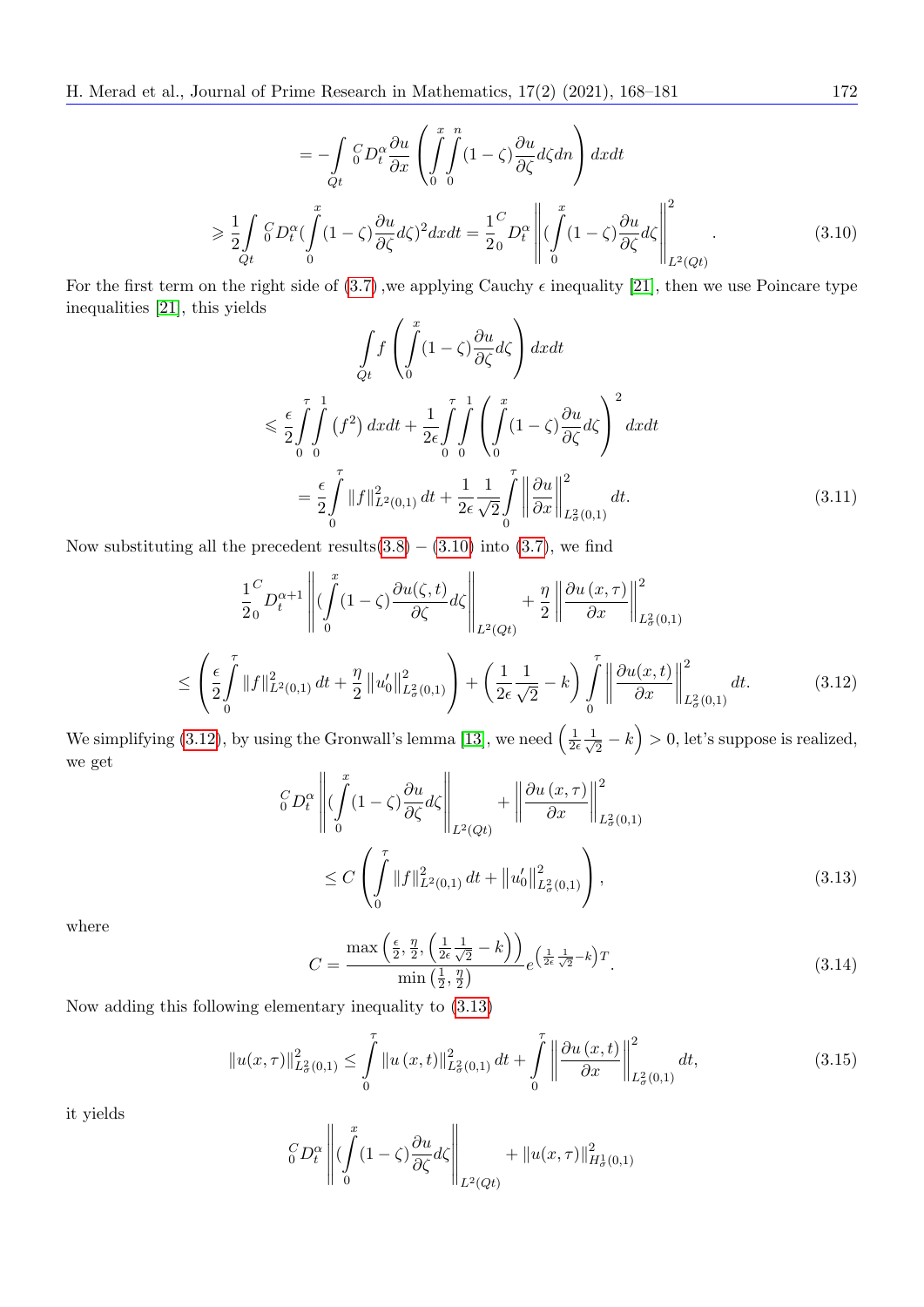H. Merad et al., Journal of Prime Research in Mathematics, 17(2) (2021), 168–181 173

<span id="page-5-0"></span>
$$
\leq C \left( \int\limits_0^{\tau} \|f\|_{L^2(0,1)}^2 dt + \|u'_0\|_{L^2(\mu,1)}^2 \right) + \int\limits_0^{\tau} \|u(x,\tau)\|_{H^1(\mu,1)}^2 dt. \tag{3.16}
$$

Inequality (3.[16\)](#page-5-0) is equivalent to

<span id="page-5-1"></span>
$$
\begin{aligned}\n &\frac{C}{\omega}D_t^{\alpha}\left\| \left( \int_0^x (1-\zeta) \frac{\partial u}{\partial \zeta} d\zeta \right\|_{L^2(Q_t)} + \|u(x,\tau)\|_{H^1(\gamma)}^2 \right) \\
 &\leq C^{\circ} \left( \int_0^T \|f\|_{L^2(0,1)}^2 dt + \|u'_0\|_{L^2(\gamma)}^2 \right) + \int_0^{\tau} \|u(x,\tau)\|_{H^1(\gamma)}^2 dt,\n \end{aligned} \tag{3.17}
$$

where

$$
C^{\circ} = \max(C, 1). \tag{3.18}
$$

Again we applying the Gronwall's lemma to (3.[17\)](#page-5-1)

<span id="page-5-2"></span>
$$
\left\| G \, D_t^{\alpha} \, \left\| \left( \int_0^x (1 - \zeta) \frac{\partial u}{\partial \zeta} d\zeta \right\|_{L^2(Qt)} + \| u(x, \tau) \|_{H^1_{\sigma}(0, 1)}^2 \le C^{\circ} \left( \int_0^T \| f \|_{L^2(0, 1)}^2 dt + \| u_0' \|_{L^2_{\sigma}(0, 1)}^2 \right) \right\}, \tag{3.19}
$$

$$
C' = C^{\circ} e^T. \tag{3.20}
$$

Since the right-hand side is independent of  $\tau$ , we take the upper boundary on the left-hand side of (3.[19\)](#page-5-2)

$$
\left\| C_{0} \mathcal{D}_{t}^{\alpha} \left\| \left( \int_{0}^{x} (1 - \zeta) \frac{\partial u}{\partial \zeta} d\zeta \right\|_{L^{2}(Q_{t})}^{2} + \|u\|_{C(0, T; H_{\sigma}^{1}(0, 1))}^{2} \leq C^{\circ} \left( \|f\|_{L^{2}(Q_{t})}^{2} + \|u_{0}'\|_{L^{2}(0, 1)}^{2} \right) \right). \tag{3.21}
$$

#### 3.2. Existence of solution of the linear problem

The proof based on two steps (result of functional analysis), The operator  $L: B \longrightarrow F$  is closable, (a linear operator is called closable if it has a closed extension) and  $R(L)$  is dense in F

### **Corollary 3.2.** The operator  $L: B \longrightarrow F$  admit a closure

*Proof.* Let  $(u_n)_n \in D(L)$  a sequence such that :

$$
u_n \longrightarrow 0, \text{ in } B
$$
  
\n
$$
Lu_n \longrightarrow (f; u'_0), \text{ in } F
$$
\n(3.22)

The procedure is to find

$$
f \equiv 0, \ u_0' \equiv 0.
$$

Proof is similar to [\[21\]](#page-13-19).

Denote by  $\overline{L}$  the closure of L and  $D(\overline{L})$  its domain.

**Definition 3.3.** The solution of  $\overline{L}u = \mathcal{F}$  is called the strong generalized solution of the problem [\(3](#page-2-2).1)

since the point of the graph of  $L$  is boundary of sequence of points of the graph of  $L$ , the energy inequality obtained by passing to the limit in (3.[6\)](#page-3-2)

$$
||u||_B \le C ||\overline{L}u||_F. \tag{3.23}
$$

This last entails the following corollaries

<span id="page-5-3"></span> $\Box$ 

 $\Box$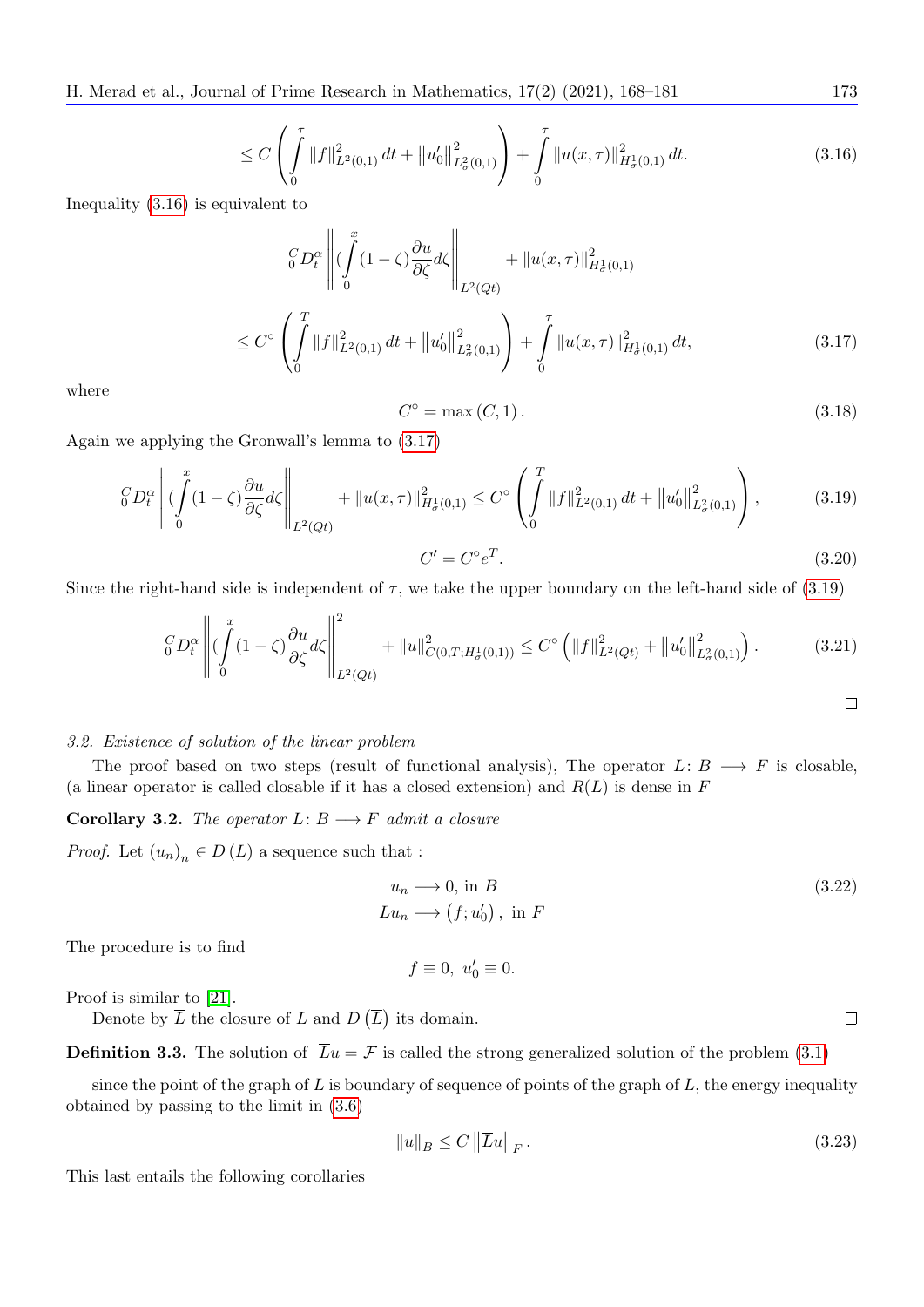<span id="page-6-2"></span>**Corollary 3.4.** The range  $R(L)$  of  $\overline{L}$  is closed in F and  $R(\overline{L}) = \overline{R(L)}$ 

Proof. See [\[21\]](#page-13-19)

**Proposition 3.5.** The problem [\(3](#page-2-2).1) admit a strong generalized solution  $u = L^{-1} \mathcal{F}$ 

*Proof.* First we prove  $R(L)$  is dense in F i.e.  $(R(L)^{\perp} = \{0\})$  for the special case, where  $D(L) \equiv B$  is reduced to  $D_0(L)$  with  $D_0(L) = \{u, u \in D(L), qu = 0\}$ , then we complete the proof by the density of the trace operator in any Hilbert space.  $\Box$ 

**Lemma 3.6.** For all  $u \in D(L)$  and  $\omega \in L^2(Q_t)$  we have

$$
\int_{Qt} \mathcal{L} \cdot \omega \, dxdt = 0,\tag{3.24}
$$

then  $\omega$  annulled almost everywhere.

*Proof.* The scalar product of  $F$  is defined by

<span id="page-6-0"></span>
$$
(Lu, \omega)_F = \int_{Qt} \mathcal{L} \cdot \omega \, dxdt + \int_0^1 qu \cdot \omega'_0 dx,
$$
\n(3.25)

the inequality (3.[25\)](#page-6-0) written as follow

<span id="page-6-1"></span>
$$
\int_{Qt} D_t^{\alpha} u \cdot \omega \, dxdt = \int_{Qt} k \frac{\partial^2 u}{\partial x^2} \cdot \omega \, dxdt + \int_{Qt} \eta \frac{\partial^3 u}{\partial t \partial x^2} \cdot \omega \, dxdt,\tag{3.26}
$$

by taking

$$
\omega(x,t) = \int_{x}^{1} \int_{0}^{n} u(\zeta,t) \, d\mu \, d\zeta,\tag{3.27}
$$

we integrating by parts each terms we get

$$
\int_{Qt} D_t^{\alpha} u \cdot \omega \, dx dt
$$
\n
$$
\geq \frac{1}{2} \int_{Qt} \int_0^x D_t^{\alpha} \left( \int_0^x u(\zeta, t) \, d\zeta \right)^2 dx dt = \frac{1}{2} \int_0^C D_t^{\alpha} \left\| \left( \int_0^x (1 - \zeta) \frac{\partial u}{\partial \zeta} d\zeta \right) \right\|_{L^2(Qt)}^2.
$$
\n(3.28)

Again from (3.[26\)](#page-6-1), it follows that

$$
\int_{Qt} k \frac{\partial^2 u}{\partial x^2} \cdot \omega \, dx dt = -k \|u\|_{L^2(Qt)}^2,
$$
\n(3.29)

the same for

$$
\int_{Qt} \eta \frac{\partial^3 u}{\partial t \partial x^2} \cdot \omega dx dt = -\frac{\eta}{2} ||u(x, \tau)||^2,
$$
\n(3.30)

finally, we get

$$
\frac{1}{2} \left\| \mathcal{C}_{0}^{c} D_{t}^{\alpha} \left( \int_{0}^{x} (1 - \zeta) \frac{\partial u}{\partial \zeta} d\zeta \right\|_{L^{2}(Qt)}^{2} + k \left\| u \right\|_{L^{2}(Qt)}^{2} + \frac{\eta}{2} \left\| u \left( x, \tau \right) \right\|_{L^{2}(0,1)}^{2} \leq 0. \tag{3.31}
$$

So we have  $u = 0$  then  $\omega$  definitely equal to zero.

 $\Box$ 

 $\Box$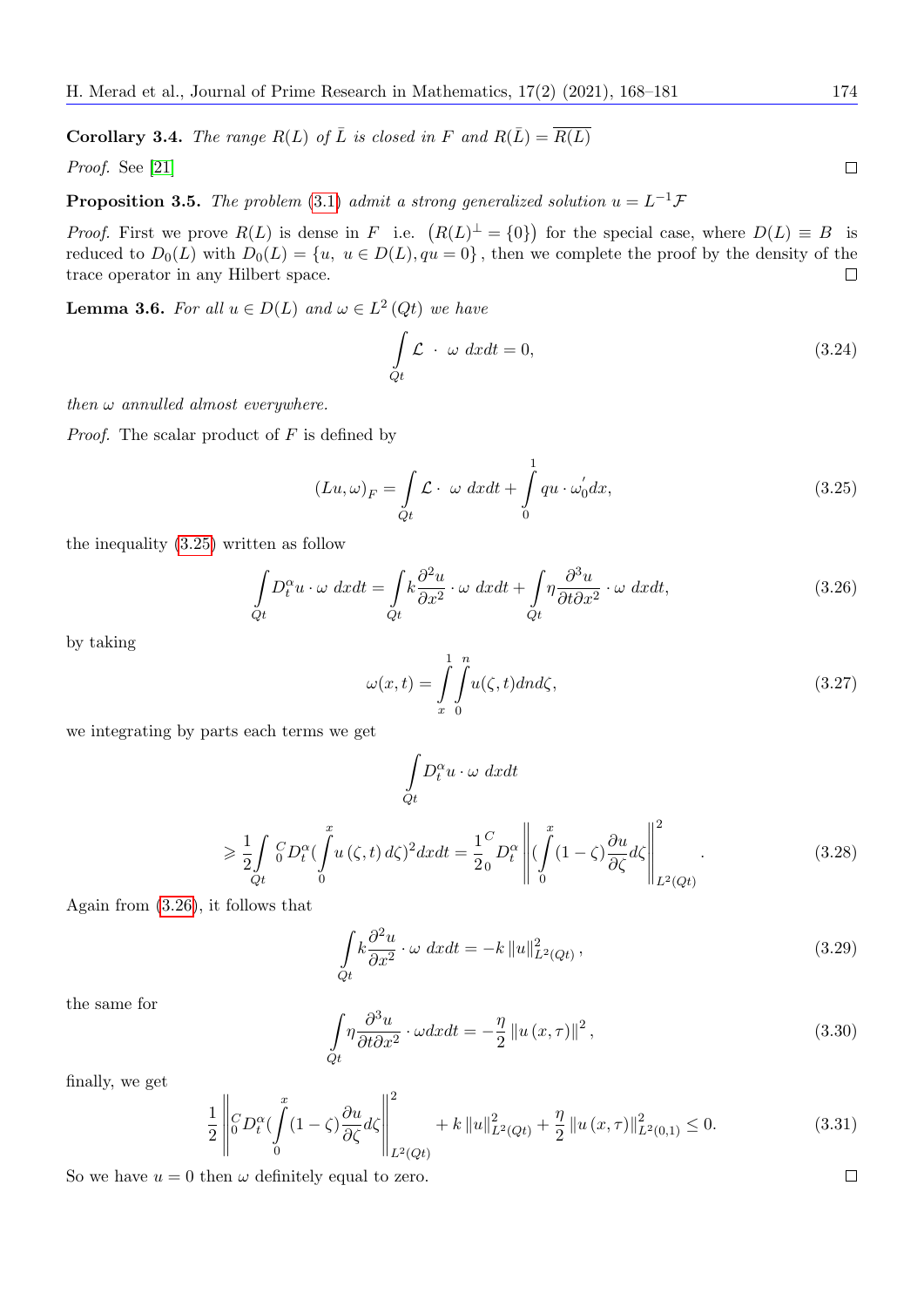#### 4. The nonlinear problem

We consider the homogeneous equation with the same conditions in  $(3.1)$  $(3.1)$ 

<span id="page-7-2"></span>
$$
{}_{0}^{C}D_{t}^{\alpha}w - k\frac{\partial^{2}w}{\partial x^{2}} - \eta \frac{\partial^{3}w}{\partial t \partial x^{2}} = 0,
$$
\n(4.1)

$$
\begin{cases}\n\frac{\partial w(x,0)}{\partial x} = u'_0(x) \\
\frac{\partial w(0,t)}{\partial t} = 0 \\
\int_0^1 w(x,t)dx = 0\n\end{cases}
$$
\n(4.2)

We put  $y = u - w$  where u is the solution of problem  $(3.1)$ , therefore y satisfies

<span id="page-7-0"></span>
$$
{}_{0}^{C}D_{t}^{\alpha}y - k\frac{\partial^{2}y}{\partial x^{2}} - \eta \frac{\partial^{3}y}{\partial t \partial x^{2}} = \check{f}\left(x, t, y, \frac{\partial y}{\partial x}\right),
$$
\n(4.3)

and

<span id="page-7-1"></span>
$$
\begin{cases}\n\frac{\partial y(x,0)}{\partial x} = 0\\ \n\frac{\partial y(0,t)}{\partial t} = 0\\ \n\int_0^1 y(x,t)dx = 0\n\end{cases}
$$
\n(4.4)

where  $\check{f}(x,t,y,\frac{\partial y}{\partial x}) = f(x,t,y+w,\frac{\partial y}{\partial x} + \frac{\partial w}{\partial x})$  is a lipschitz function, as we mentioned before realize

$$
\left|\check{f}(x,t,p_1,q_1)-\check{f}(x,t,p_2,q_2)\right|\le L\left(|p_1-p_2|+|q_1-q_2|\right),\tag{A}
$$

for all  $(x, t) \in Q_\tau$ 

The inhomogeneous nonlinear equation (4.[3\)](#page-7-0) with condition [\(4](#page-7-1).4) is obtained from the homogeneous linear equation [\(4](#page-7-2).1) without source with the same condition (2.[6\)](#page-2-1) via the transformation. They are equivalent and free to the same physics as mentioned above.

According the results of the previous section we deduce that the homogenous problem admit a unique solution that depending the initial condition.

Now we introduce the space function as

$$
\widetilde{C}^{1}\left(Qt\right) = \left\{\nu \in C^{1}\left(Qt\right), \text{ such that } \frac{\partial^{2}\nu}{\partial x \partial t} \in C\left(Qt\right) \right\},\tag{4.5}
$$

assume that  $\nu, y \in \tilde{C}^1(Qt)$ , trying to write the variational formula for  $(4.3)$  we consider the integrodifferential operator

$$
M\nu = \int_{0}^{x} \frac{\partial \nu}{\partial x}(\zeta, t) d\zeta,
$$
\n(4.6)

satisfied the condition

$$
\begin{cases}\n\int_{0}^{1} \frac{\partial \nu}{\partial x}(x, t) dx = 0 \\
0, \frac{\partial \nu(x, T)}{\partial x} = 0\n\end{cases}
$$
\n(4.7)

with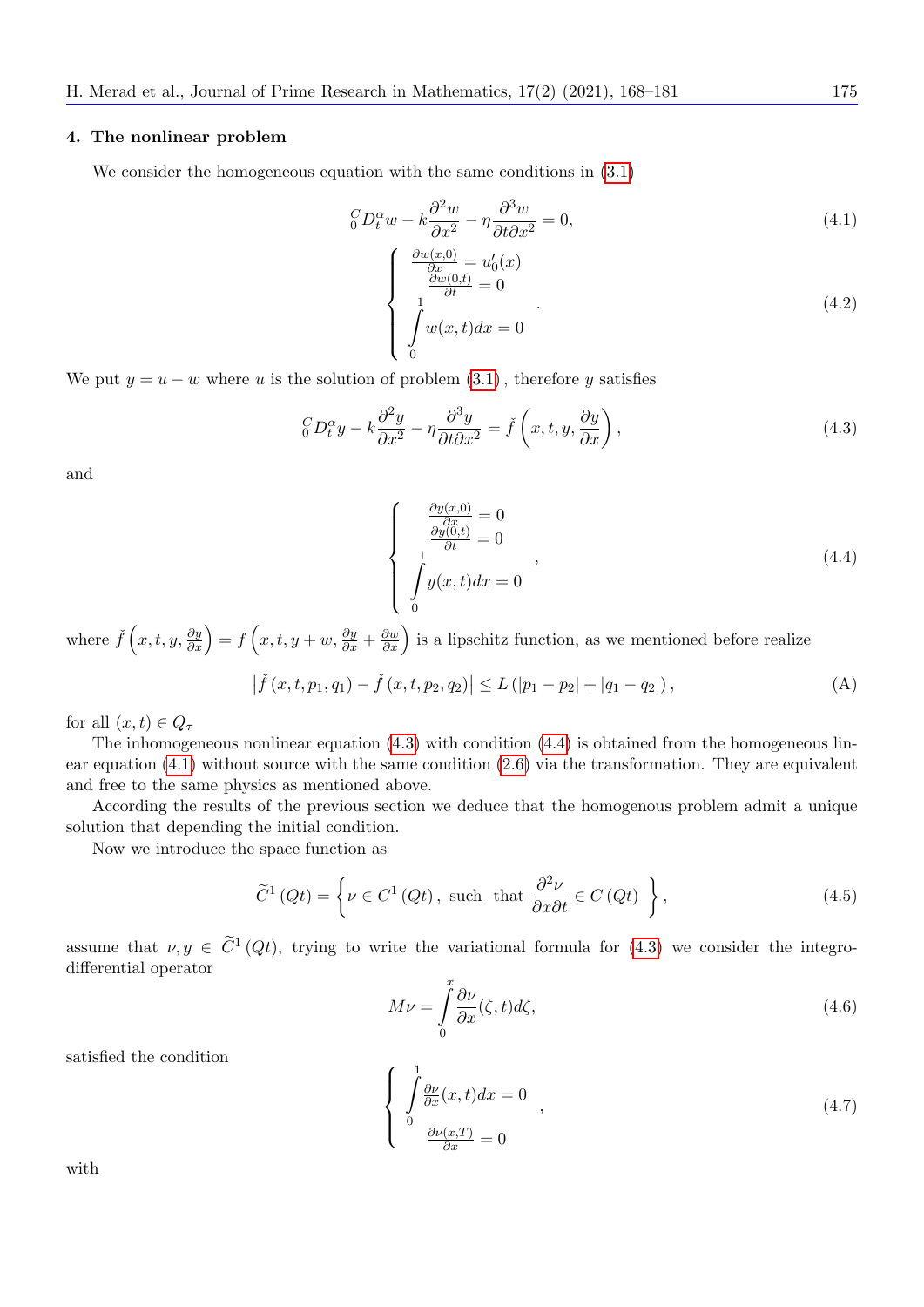$$
\frac{\partial y(x,0)}{\partial x} = 0, \int_{0}^{1} y(x,t)dx = 0.
$$
\n(4.8)

Firstly we have

<span id="page-8-0"></span>
$$
\int_{Qt} D_t^{\alpha} y \cdot M\nu dxdt - \int_{Qt} k \frac{\partial^2 y}{\partial x^2} \cdot M\nu dxdt - \int_{Qt} \eta \frac{\partial^3 y}{\partial t \partial x^2} \cdot M\nu dxdt = \int_{Qt} \check{f} \cdot M\nu dxdt, \tag{4.9}
$$

by using conditions on  $\nu$  and  $y$ , the integration by parts each term on the equation [\(4](#page-8-0).9), with quick computation, gives

<span id="page-8-1"></span>
$$
-\int_{Qt} \frac{\partial^2 y}{\partial x^2} \left( \int_0^x \frac{\partial \nu}{\partial x} (\zeta, t) d\zeta \right) dx d = \int_0^{\tau} \int_0^1 \frac{\partial y}{\partial x} \frac{\partial \nu}{\partial x} dx dt,
$$
\n(4.10)

also

$$
\int_{Qt} \frac{\partial^3 y}{\partial t \partial x^2} \left( \int_0^x \frac{\partial \nu}{\partial x} (\zeta, t) d\zeta \right) dx dt = \int_0^1 \int_0^T \frac{\partial y}{\partial x} \frac{\partial^2 \nu}{\partial t \partial x} dt dx, \tag{4.11}
$$

the same for

<span id="page-8-2"></span>
$$
\int_{Qt} \left( \int_{0}^{x} \frac{\partial \nu}{\partial x} (\zeta, t) d\zeta \right) dx dt = -\int_{Qt} D_t^{\alpha} \left( \int_{0}^{x} y(\zeta, t) d\zeta \right) \frac{\partial \nu}{\partial x} dx dt,
$$

finally, the rest term

$$
\int_{Qt} f\left(\int_{0}^{x} \frac{\partial \nu}{\partial x}(\zeta, t) d\zeta\right) dx dt = \int_{Qt} \left(\int_{0}^{x} f(\zeta, t) d\zeta\right) \frac{\partial \nu}{\partial x} dx dt.
$$
\n(4.12)

Substituting  $(4.10) - (4.12)$  $(4.10) - (4.12)$  $(4.10) - (4.12)$  $(4.10) - (4.12)$  into  $(4.9)$ , and let  $A(y, \nu)$  been the left-hand side of  $(4.12)$  that's yields

$$
A(y,\nu) = \int_{Qt} \left( \int_{0}^{x} f(\zeta, t) d\zeta \right) \frac{\partial \nu}{\partial x} dx dt,
$$
\n(4.13)

where

$$
A(y,\nu) = -\int_{Qt} D_t^{\alpha} \left( \int_0^x y(\zeta, t) d\zeta \right) \frac{\partial \nu}{\partial x} dx dt + k \int_{Qt} \frac{\partial y}{\partial x} \frac{\partial \nu}{\partial x} dx dt - \eta \int_{Qt} \frac{\partial y}{\partial x} \frac{\partial^2 \nu}{\partial t \partial x} dt dx \tag{4.14}
$$

**Definition 4.1.** The function  $y \in L^2(0,T; H^1_\sigma(0,1))$  called a weak solution of the problem  $(4.3) - (4.4)$  $(4.3) - (4.4)$  $(4.3) - (4.4)$  $(4.3) - (4.4)$  $(4.3) - (4.4)$  if

$$
\begin{cases}\nA(y,\nu) = \int_{Qt} \left( \int_{0}^{x} f(\zeta,t) d\zeta \right) \frac{\partial \nu}{\partial x} dx dt \\
y \text{ verifies } \frac{\partial y(0,t)}{\partial t} = 0,\n\end{cases}
$$

hold.

We construct an iteration sequence, starting with

$$
y^{(0)} = 0,\t\t(4.15)
$$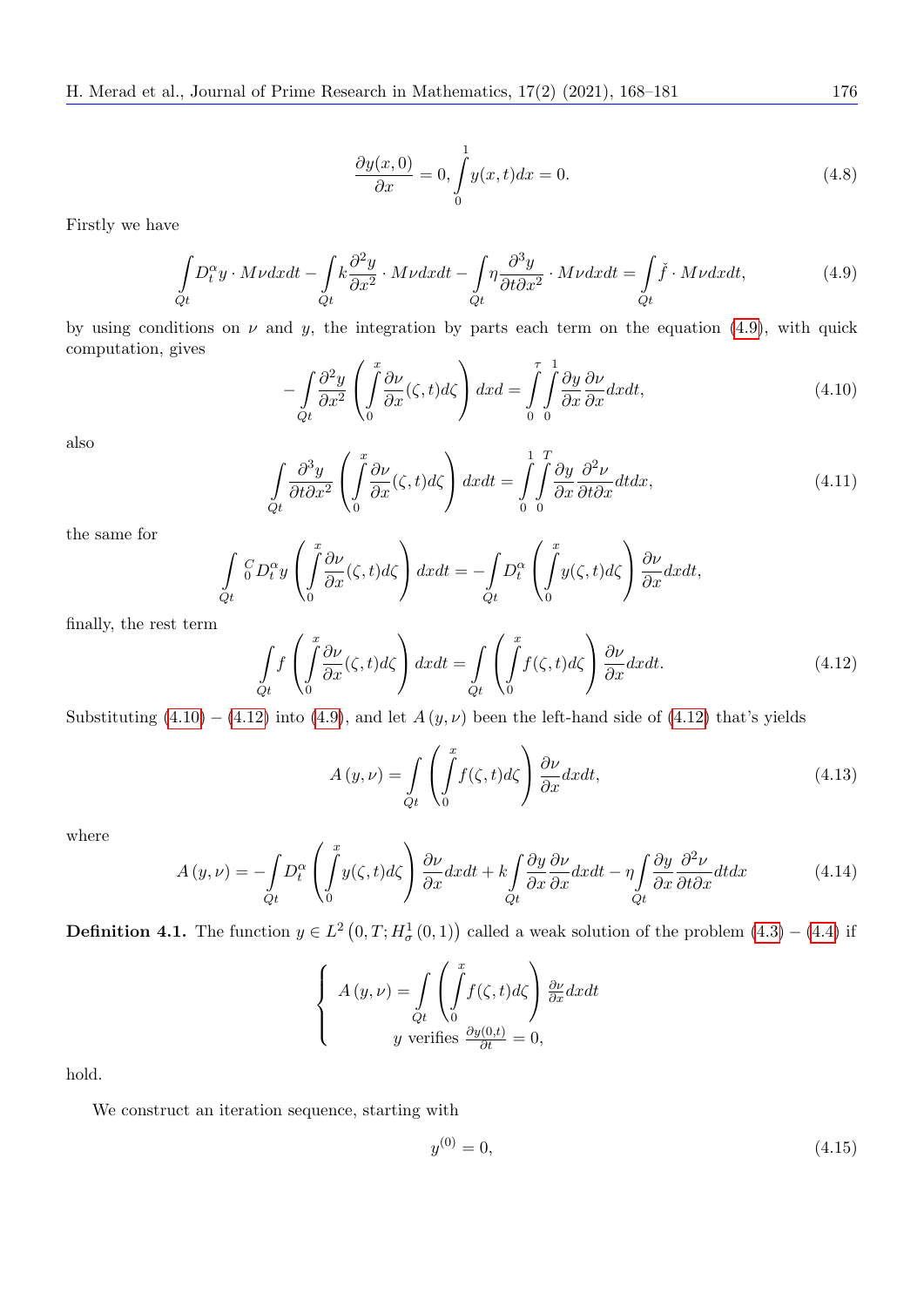then the sequence  $(y^{(n)})_{n\in\mathbb{N}}$  is defined as follows:

<span id="page-9-0"></span>
$$
\ _{0}^{C}D_{t}^{\alpha}y^{(n)} - k\frac{\partial^{2}y^{(n)}}{\partial x^{2}} - \eta \frac{\partial^{3}y^{(n)}}{\partial t \partial x^{2}} = \check{f}\left(x, t, y^{(n-1)}, \frac{\partial y^{(n-1)}}{\partial x}\right)
$$
\n(4.16)

<span id="page-9-1"></span>
$$
\begin{cases}\n\frac{\partial y^{(n)}(x,0)}{\partial x} = 0\\ \n\frac{\partial y^{(n)}(0,t)}{\partial t} = 0\\ \n\int_0^1 y^{(n)}(x,t)dx = 0\n\end{cases}
$$
\n(4.17)

where  $y^{(n-1)}$  given for  $n = 1, 2, ...$ 

Asserts that for fixed n, each problem  $(4.16) - (4.17)$  $(4.16) - (4.17)$  $(4.16) - (4.17)$  $(4.16) - (4.17)$  has a unique solution  $y^{(n)}(x,t)$ , if we set  $z^{(n)}$  $y^{(n+1)} - y^{(n)}$ , then we have the new problem

<span id="page-9-2"></span>
$$
{}_{0}^{C}D_{t}^{\alpha}z^{(n)} - k\frac{\partial^{2}z^{(n)}}{\partial x^{2}} - \eta \frac{\partial^{3}z^{(n)}}{\partial t \partial x^{2}} = \phi^{(n-1)}(x,t)
$$
\n(4.18)

$$
\begin{cases}\n\frac{\partial z^{(n)}(x,0)}{\partial x} = 0\\ \n\frac{\partial z^{(n)}(0,t)}{\partial t} = 0\\ \n\int_{0}^{1} z^{(n)}(x,t)dx = 0\n\end{cases}
$$
\n(4.19)

where

$$
\phi^{(n-1)}(x,t) = \check{f}\left(x,t,y^{(n)},\frac{\partial y^{(n)}}{\partial x}\right) - \check{f}\left(x,t,y^{(n-1)},\frac{\partial y^{(n-1)}}{\partial x}\right). \tag{4.20}
$$

**Lemma 4.2.** Assume that condition  $(A)$  holds, then there exist a positive constant

$$
C_1 = 2TCL^2 \exp\left(T\right),\tag{4.21}
$$

such that

$$
\left\| z^{(n)} \right\|_{L^2(0,T;H^1_\sigma(0,1))}^2 \le C_1 \left\| z^{(n-1)} \right\|_{L^2(0,T;H^1_\sigma(0,1))}^2. \tag{4.22}
$$

*Proof.* Multiplying Eq  $(4.18)$  $(4.18)$ by  $\int_{0}^{x}$ 0  $(1-\zeta) \frac{\partial z^{(n)}}{\partial \zeta} d\zeta$  we get

$$
\int_{Qt} \left( \int_{0}^{C} D_{t}^{\alpha} \right) z^{(n)} \left( \int_{0}^{x} (1 - \zeta) \frac{\partial z^{(n)}}{\partial \zeta} \right) - k \int_{Qt} \frac{\partial^{2} z^{(n)}}{\partial x^{2}} \left( \int_{0}^{x} (1 - \zeta) \frac{\partial z^{(n)}}{\partial \zeta} \right) - \eta \int_{Qt} \frac{\partial^{3} z^{(n)}}{\partial t \partial x^{2}} \left( \int_{0}^{x} (1 - \zeta) \frac{\partial z^{(n)}}{\partial \zeta} \right)
$$
\n
$$
= \int_{Qt} \phi^{(n-1)}(x, t) \left( \int_{0}^{x} (1 - \zeta) \frac{\partial z^{(n)}}{\partial \zeta} \right), \tag{4.23}
$$

integrating over  $(0, \tau) \times (0, 1)$ , we obtain

$$
\frac{1}{2} \int_{0}^{C} D_t^{\alpha} \left\| \left( \int_{0}^{x} (1 - \zeta) \frac{\partial z^{(n)}(\zeta, t)}{\partial \zeta} d\zeta \right\|_{L^2(Qt)}^2 + \frac{\eta}{2} \left\| \frac{\partial z^{(n)}(x, \tau)}{\partial x} \right\|_{L^2(Qt)}^2 \right\|_{L^2(Q(t))}^2
$$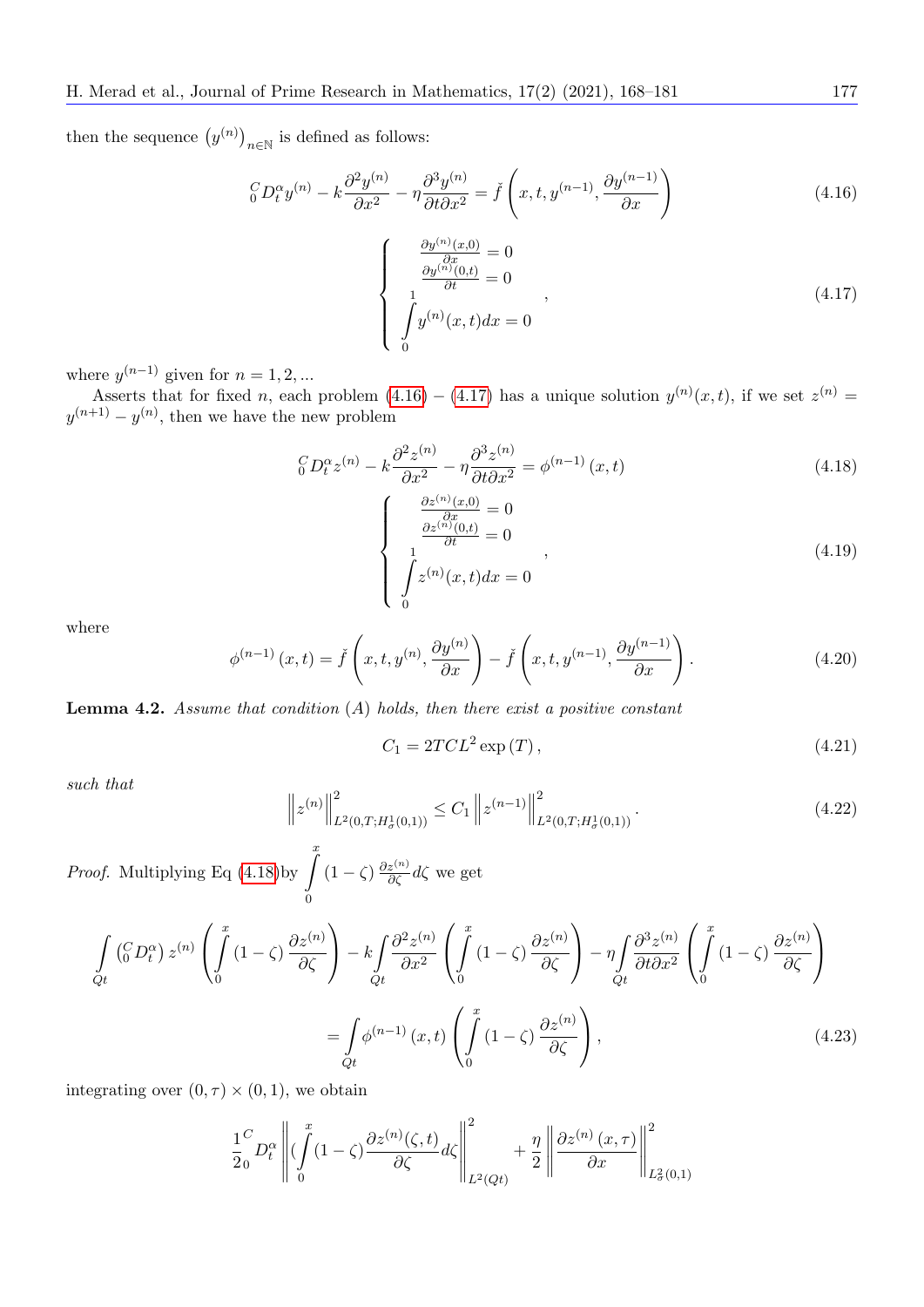H. Merad et al., Journal of Prime Research in Mathematics, 17(2) (2021), 168–181 178

$$
\leq \frac{\epsilon}{2} \int_{0}^{\tau} \left\| \phi^{(n-1)} \right\|_{L^{2}(0,1)}^{2} dt + \left( \frac{1}{2\epsilon} \frac{1}{\sqrt{2}} - k \right) \int_{0}^{\tau} \left\| \frac{\partial z^{(n)}(x,t)}{\partial x} \right\|_{L^{2}(0,1)}^{2} dt.
$$
\n(4.24)

Applying the Gromwell's Lemma we find

$$
\left\| \int_{0}^{T} D_t^{\alpha} \left\| \left( \int_{0}^{x} (1 - \zeta) \frac{\partial z^{(n)}}{\partial \zeta} d\zeta \right\|_{L^2(Qt)}^2 + \left\| \frac{\partial z^{(n)}(x, \tau)}{\partial x} \right\|_{L^2(Qt)}^2 \right\|_{L^2(Q, 1)}^2
$$
\n
$$
\leq C \int_{0}^{T} \left\| \phi^{(n-1)} \right\|_{L^2(Q, 1)}^2 dt \tag{4.25}
$$

where

<span id="page-10-0"></span>
$$
C = \frac{\max\left(\frac{\epsilon}{2}, \left(\frac{1}{2\epsilon}\frac{1}{\sqrt{2}} - k\right)\right)}{\min\left(\frac{1}{2}, \frac{\eta}{2}\right)} e^{\left(\frac{1}{2\epsilon}\frac{1}{\sqrt{2}} - k\right)T},\tag{4.26}
$$

adding this elementary inequality  $\text{into}(4.25)$  $\text{into}(4.25)$  and eliminate its first element on the left-side

$$
\left\| z^{(n)}(x,\tau) \right\|_{L^2(\{0,1\}}^2 \le \int_0^\tau \left\| z^{(n)}(x,t) \right\|_{L^2(\{0,1\}}^2 dt + \int_0^\tau \left\| \frac{\partial z^{(n)}(x,t)}{\partial x} \right\|_{L^2(\{0,1\}}^2 dt, \tag{4.27}
$$

we get

<span id="page-10-1"></span>
$$
\left\| z^{(n)}(x,\tau) \right\|_{H^1_{\sigma}(0,1)}^2 \le C \int\limits_0^T \left\| \phi^{(n-1)} \right\|_{L^2(0,1)}^2 dt + \int\limits_0^\tau \left\| z^{(n)}(x,t) \right\|_{H^1_{\sigma}(0,1)}^2 dt. \tag{4.28}
$$

Now, since

$$
\int_{0}^{T} \left\| \phi^{(n-1)} \right\|_{L^{2}(0,1)}^{2} = \int_{0}^{T} \left\| \check{f}\left(x,t,y^{(n)},\frac{\partial y^{(n)}}{\partial x}\right) - \check{f}\left(x,t,y^{(n-1)},\frac{\partial y^{(n-1)}}{\partial x}\right) \right\|_{L^{2}(0,1)}^{2},\tag{4.29}
$$

by hypothesis  $(A)$  we have

$$
\leq L^{2} \int_{0}^{T} \int_{0}^{1} \left( \left| z^{(n-1)}(x,t) \right| + \left| \frac{\partial z^{(n-1)}(x,t)}{\partial x} \right| \right)^{2} dx dt
$$
\n
$$
\leq 2L^{2} \int_{0}^{T} \left( \left\| z^{(n-1)}(x,t) \right\|_{L^{2}(0,1)}^{2} + \left\| \frac{\partial z^{(n-1)}(x,t)}{\partial x} \right\|_{L^{2}(0,1)}^{2} \right) dt
$$
\n
$$
= 2L^{2} \int_{0}^{T} \left\| z^{(n-1)}(x,t) \right\|_{H_{\sigma}^{1}(0,1)}^{2} dt.
$$
\n(4.31)

Hence, the inequality (4.[28\)](#page-10-1) becomes

$$
\left\| z^{(n)}(x,\tau) \right\|_{H^1_{\sigma}(0,1)}^2 \le 2CL^2 \int\limits_0^T \left\| z^{(n-1)}(x,t) \right\|_{H^1_{\sigma}(0,1)}^2 dt + \int\limits_0^\tau \left\| z^{(n)}(x,t) \right\|_{H^1_{\sigma}(0,1)}^2 dt. \tag{4.32}
$$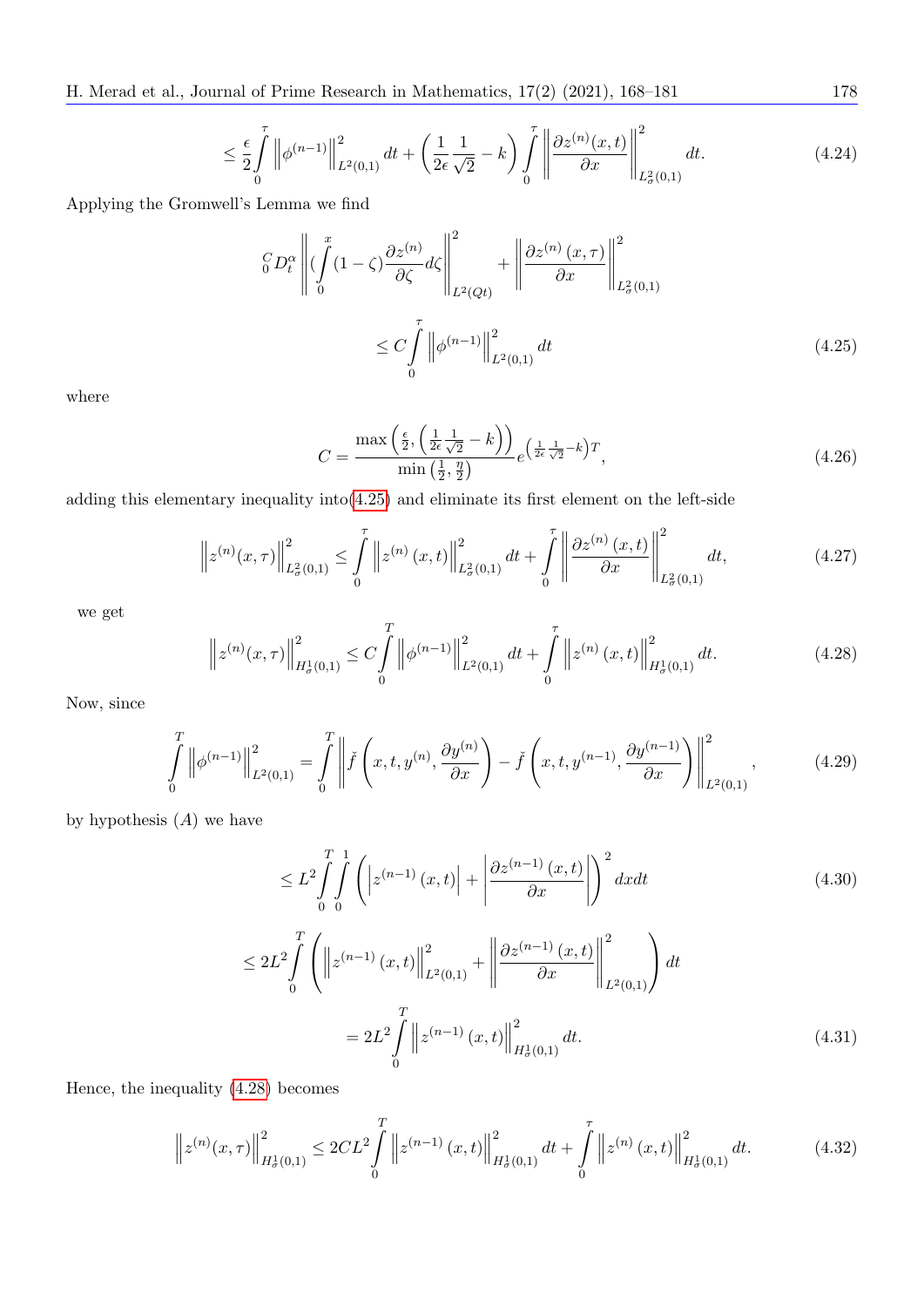Again, the Gronwall's lemma amounts to finding

$$
\left\| z^{(n)}(x,\tau) \right\|_{H^1_{\sigma}(0,1)}^2 \le 2CL^2 \exp(T) \int_0^T \left\| z^{(n-1)}(x,t) \right\|_{H^1_{\sigma}(0,1)}^2 dt,
$$
\n(4.33)

integrating over  $(0, \tau)$ 

$$
\left\| z^{(n)} \right\|_{L^2(0,T;H^1_\sigma(0,1))}^2 \le C_1 \left\| z^{(n-1)} \right\|_{L^2(0,T;H^1_\sigma(0,1))}^2 dt,
$$
\n(4.34)

where

 $C_1 = 2TCL^2 \exp(T)$ .

From the criteria of convergence of series, we see that the series  $\sum_{n\geqslant 1} z^{(n)}$  is convergent if  $\sqrt[2]{C_1} < 1$ , Since  $z^{(n)} = y^{(n+1)} - y^{(n)}$ , then the sequence  $(y^{(n)})_{n \in \mathbb{N}}$  is defined by

$$
y^{(n)}(x,t) = \sum_{k=1}^{n-1} z^{(k)} + y^{(0)}
$$
  
= 
$$
\sum_{k=1}^{n-1} \left( y^{(k+1)} - y^{(k)} \right) + y^{(0)},
$$
 (4.35)

which converges to an element y in  $L^2(0,T;H^1_\sigma(0,1))$ .

Now to prove that this limit function y is a solution of the problem under consideration  $(4.16) - (4.17)$  $(4.16) - (4.17)$  $(4.16) - (4.17)$  $(4.16) - (4.17)$ , we should show that  $y$  verify the Definition 4.1.

Consider the weak formulation of the problem  $(4.16) - (4.17)$  $(4.16) - (4.17)$  $(4.16) - (4.17)$  $(4.16) - (4.17)$ 

$$
A(y,\nu) = \int_{Qt} \left( \int_{0}^{x} f(\zeta, t) d\zeta \right) \frac{\partial \nu}{\partial x} dx dt,
$$

where

<span id="page-11-0"></span>
$$
A(y,\nu) = -\int_{Qt} D_t^{\alpha} \left( \int_0^x y(\zeta, t) d\zeta \right) \frac{\partial \nu}{\partial x} dx dt + k \int_{Qt} \frac{\partial y}{\partial x} \frac{\partial \nu}{\partial x} dx dt - \eta \int_{Qt} \frac{\partial y}{\partial x} \frac{\partial^2 \nu}{\partial t \partial x} dt dx.
$$
 (4.36)

Trying to estimate the first term of (4.[36\)](#page-11-0) by integrating by parts

$$
\int_{Qt} D_t^{\alpha} \left( \int_0^x y(\zeta, t) d\zeta \right) \frac{\partial \nu}{\partial x} dx dt = \int_{Qt} \left( \int_0^x y d\zeta \right) (t D^{\alpha}) \left( \frac{\partial \nu}{\partial x} \right) dx dt \tag{4.37}
$$

then, becomes

$$
\leq \int_{Qt} \left( \int_{0}^{x} yd\zeta \right)^{2} dxdt \int_{Qt} \left[ (\iota D^{\alpha}) \left( \frac{\partial \nu}{\partial x} \right) \right]^{2} dxdt
$$
  

$$
\leq \frac{1}{2} \left\| (\iota D^{\alpha}) \left( \frac{\partial \nu}{\partial x} \right) \right\|_{L^{2}(Qt)} \int_{Qt} y^{2} dxdt,
$$

Then, we have

<span id="page-11-1"></span>
$$
A\left(y^{(n)} - y, \nu\right) \tag{4.38}
$$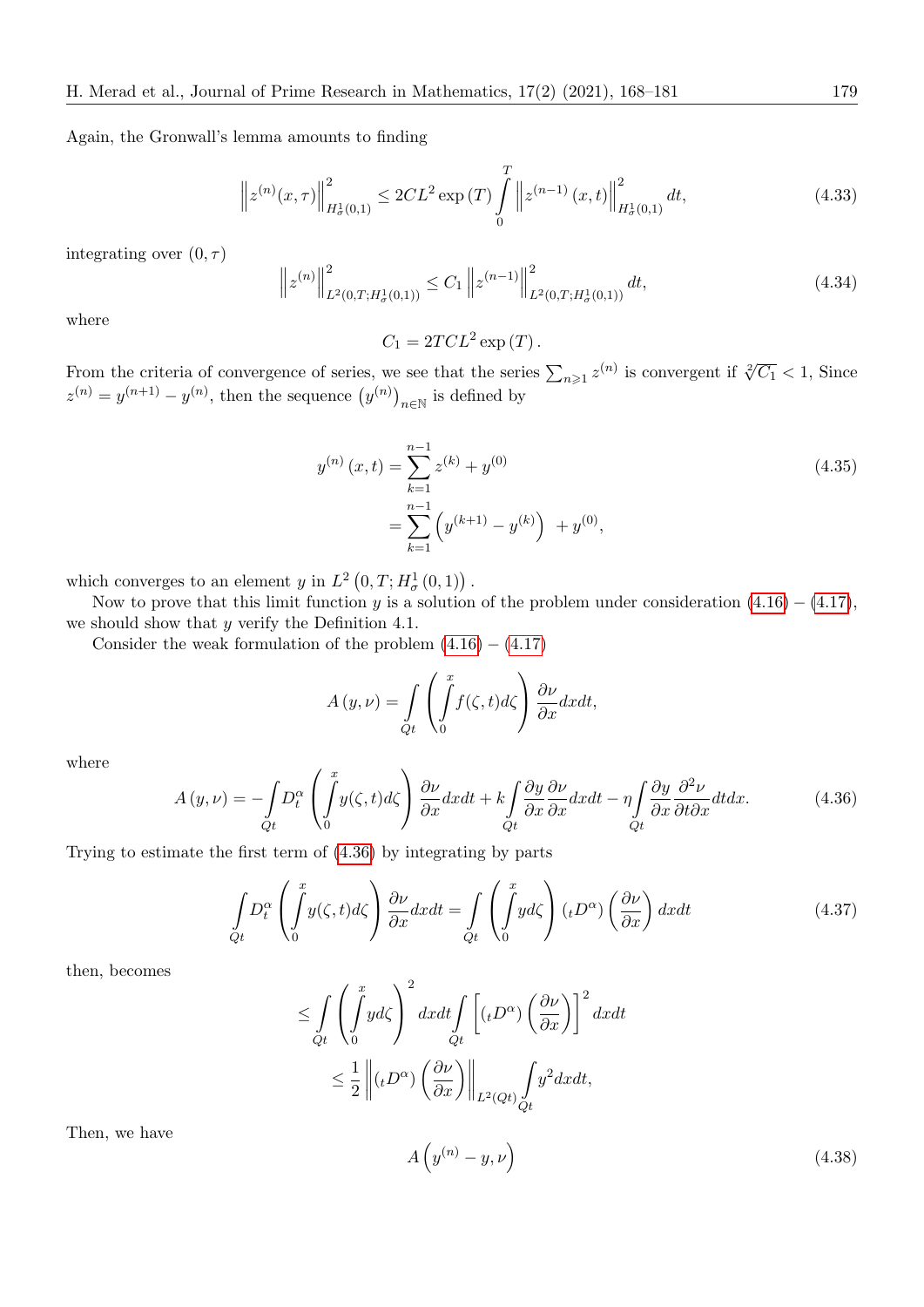$$
= -\int_{\tilde{Q}t} D_t^{\alpha} \left( \int_0^x y^{(n)} - y d\zeta \right) \frac{\partial \nu}{\partial x} dx dt + k \int_{\tilde{Q}t} \frac{\partial (y^{(n)} - y)}{\partial x} \frac{\partial \nu}{\partial x} dx dt - \eta \int_{\tilde{Q}t} \frac{\partial (y^{(n)} - y)}{\partial x} \frac{\partial^2 \nu}{\partial t \partial x} dt dx
$$
  

$$
\leq \frac{1}{2} \left\| (t D^{\alpha}) \left( \frac{\partial \nu}{\partial x} \right) \right\|_{L^2(Qt)} \left\| y^{(n)} - y \right\|_{L^2(Qt)} + k \left\| \frac{\partial (y^{(n)} - y)}{\partial x} \right\|_{L^2(Qt)} \left\| \frac{\partial \nu}{\partial x} \right\|_{L^2(Qt)}
$$
  

$$
+ \eta \left\| \frac{\partial (y^{(n)} - y)}{\partial x} \right\|_{L^2(Qt)} \left\| \frac{\partial^2 \nu}{\partial t \partial x} \right\|_{L^2(Qt)}.
$$

Furthermore

$$
A\left(y^{(n)}-y,\nu\right)
$$

$$
= \int_{Qt} \left( \int_{0}^{x} f\left(\zeta, t, y^{(n-1)}, \frac{\partial y^{(n-1)}}{\partial \zeta}\right) d\zeta \right) \frac{\partial \nu}{\partial x} dx dt - \int_{Qt} \left( \int_{0}^{x} f\left(\zeta, t, y, \frac{\partial y}{\partial \zeta}\right) d\zeta \right) \frac{\partial \nu}{\partial x} dx dt \tag{4.39}
$$

<span id="page-12-0"></span>
$$
\leq \frac{1}{2}L\left(\left\|y^{(n)}-y\right\|_{L^2(0,T;H^1(0,1))}\left\|\frac{\partial\nu}{\partial x}\right\|_{L^2(Qt)}\right),\tag{4.40}
$$

passing to the limit into  $(4.38) - (4.40)$  $(4.38) - (4.40)$  $(4.38) - (4.40)$  $(4.38) - (4.40)$  we obtain

$$
\lim_{n \to \infty} A\left(y^{(n)} - y, \nu\right) = 0. \tag{4.41}
$$

Finally we conclude that  $problem(4.16) - (4.17)$  $problem(4.16) - (4.17)$  $problem(4.16) - (4.17)$  $problem(4.16) - (4.17)$  has a weak solution.

**Lemma 4.3.** The problem  $(4.3) - (4.4)$  $(4.3) - (4.4)$  $(4.3) - (4.4)$  $(4.3) - (4.4)$  has a unique solution.

*Proof.* Suppose that  $y_1, y_2$  are two solutions of  $(4.3) - (4.4)$  $(4.3) - (4.4)$  $(4.3) - (4.4)$  $(4.3) - (4.4)$  $(4.3) - (4.4)$ , such that  $(z = y_1 - y_2) \in L^2(0, T; H^1_\sigma(0, 1))$ then

$$
{}_{0}^{C}D_{t}^{\alpha}z - k\frac{\partial^{2}z}{\partial x^{2}} - \eta \frac{\partial^{3}z}{\partial t \partial x^{2}} = \phi(x,t)
$$
\n(4.42)

with

$$
\begin{cases}\n\frac{\partial z(x,0)}{\partial x} = 0\\ \n\frac{\partial z(0,t)}{\partial t} = 0\\ \n\int_{0}^{1} z(x,t)dx = 0\n\end{cases}
$$
\n(4.43)

where

$$
\phi(x,t) = \check{f}\left(x,t,y_1,\frac{\partial y_1}{\partial x}\right) - \check{f}\left(x,t,y_2,\frac{\partial y_2}{\partial x}\right).
$$

Using the same integro-differential operator and making similar computation used in Lemma 4.2, we obtain

$$
||z||_{L^{2}(0,T;H^{1}_{\sigma}(0,1))} \leq \sqrt{C_{1}} ||z||_{L^{2}(0,T;H^{1}_{\sigma}(0,1))}
$$
\n(4.44)

where

$$
\sqrt{C_1} = \sqrt{2TCL^2 \exp(T)} < 1,\tag{4.45}
$$

then

$$
||z||_{L^{2}(0,T;H_{\sigma}^{1}(0,1))}^{2} = 0.
$$
\n(4.46)

we conclude that  $y_1 = y_2$ .

 $\Box$ 

 $\Box$